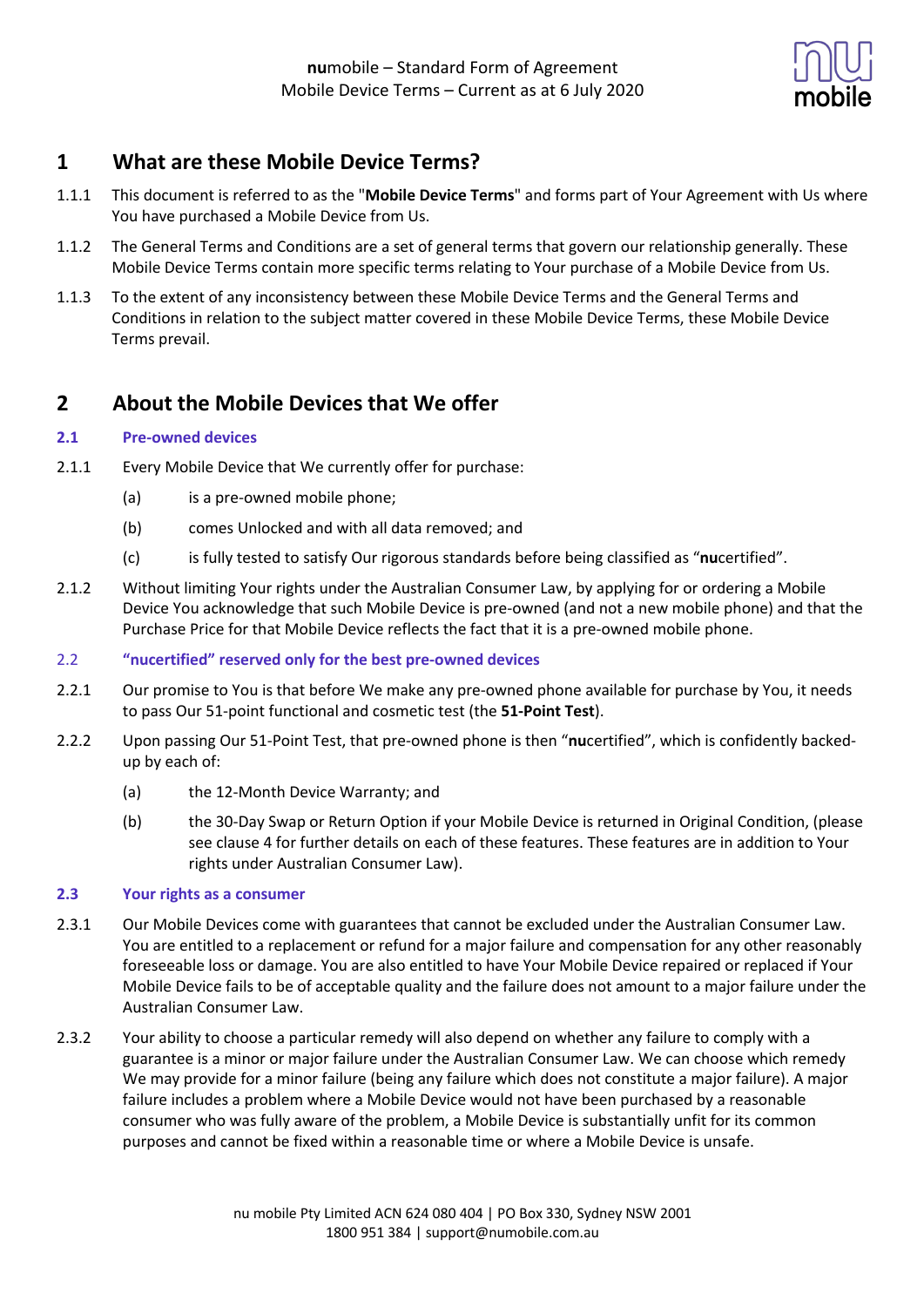

# **3 Sale of Mobile Device and Instalment Plan**

#### **3.1 Purchase of Mobile Device**

- 3.1.1 You may choose to purchase a Mobile Device on an Instalment Plan by completing an Application Form or outright by completing a Mobile Device Order Form.
- 3.1.2 If You order a Mobile Device for outright purchase via a Mobile Device Order Form, You will own that Mobile Device from the time that we dispatch the Mobile Device for delivery (the **Device Acceptance Time**).
- 3.1.3 By completing an Application Form for the purchase of a Mobile Device on an Instalment Plan, You agree that You are offering to purchase such Mobile Device from Us for an amount equal to the Purchase Price for that Mobile Device, to be paid in accordance with the Instalment Plan, subject to:
	- (a) any election or obligation to pay out the Outstanding Balance prior to the expiry of the Instalment Plan Term (in accordance with clause 3.3);
	- (b) any event which would constitute an Acceleration Trigger Event (in accordance with clause 3.4); or
	- (c) any election by You to return or swap Your Mobile Device under the 30 -Day Swap or Return Option (in accordance with clause 4.5).
- 3.1.4 If Your Application Form for the purchase of a Mobile Device on an Instalment Plan is accepted by Us (in Our absolute discretion), You will own that Mobile Device from the time that We accept the relevant Application Form (the **Device Acceptance Time**).

#### **3.2 Instalment Plan**

- 3.2.1 Subject to clause 3.3, 3.4 and 4.5, You agree to pay throughout the Instalment Plan Term each of the Monthly Instalments on the relevant Monthly Payment Date until We have received payment in full of the Purchase Price.
- 3.2.2 If We accept Your Application Form for a Mobile Device purchased on an Instalment Plan, Your first Monthly Instalment will be debited promptly after that acceptance.
- 3.2.3 After Your first Monthly Instalment, We will then schedule the debit for each of Your subsequent Monthly Instalments on the corresponding Monthly Payment Date.
- 3.2.4 You authorise Us to debit Your Nominated Card for each of the Monthly Instalments (and any applicable additional fees (if any), as agreed to under Your Agreement.

#### **3.3 Freedom to pay out at any time**

- 3.3.1 Notwithstanding the Monthly Instalment Plan, You may at any time elect to pay in full the Outstanding Balance then owing in respect of a Mobile Device purchased under an Instalment Plan by contacting Us here.
- 3.3.2 Where You elect to pay out Your Mobile Device in accordance with clause 3.3.1, You may elect either to:
	- (a) maintain the Corresponding Mobile Service Plan; or
	- (b) terminate the Corresponding Mobile Service Plan (however the timing of any such termination is subject to You notifying Us with reasonable notice before the applicable Monthly Cut-Off Time, as set out in the Mobile Service Terms).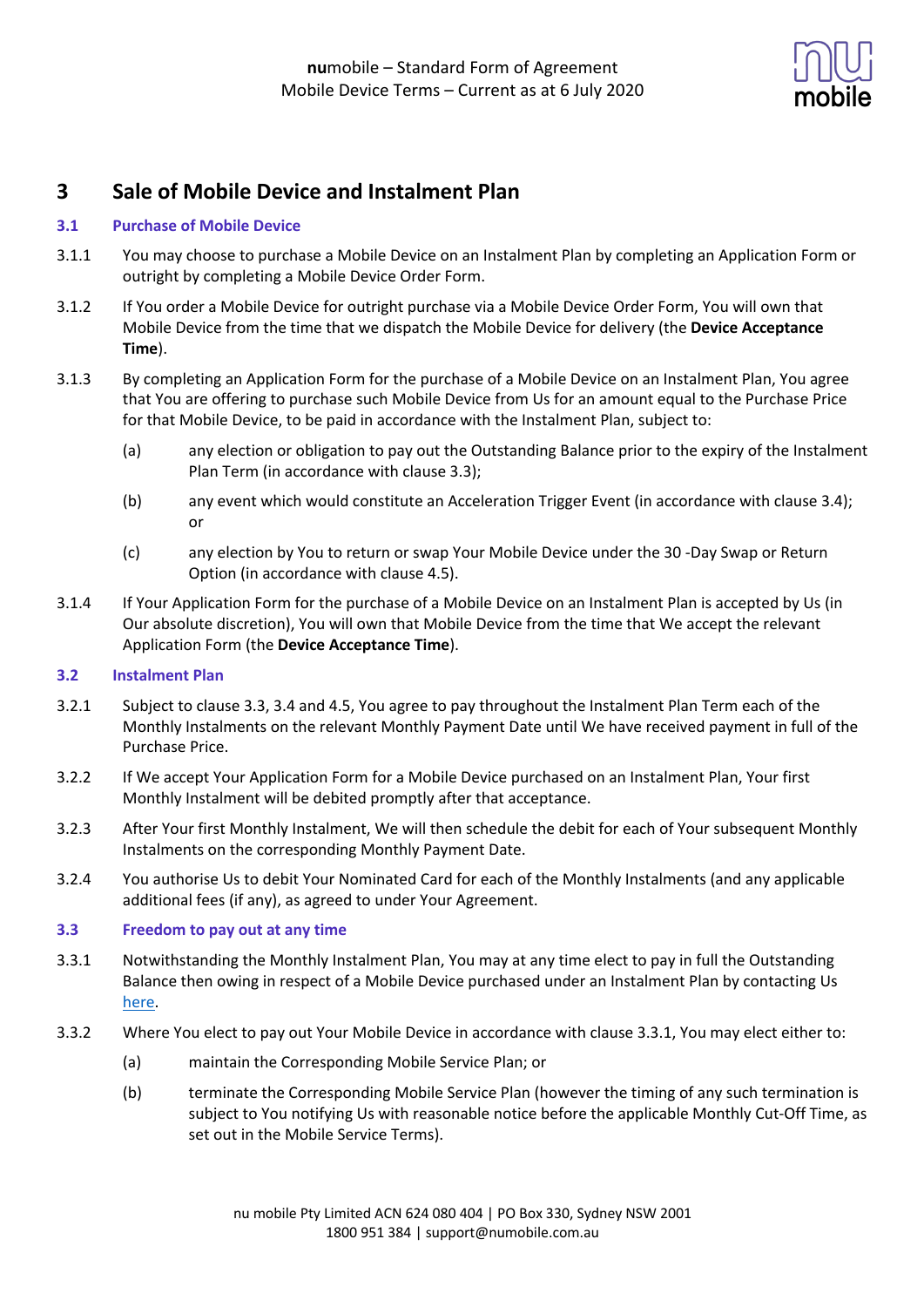

- 3.3.3 Termination in accordance with clause 3.3.2(b) will result in the loss of the relevant Mobile Phone Number (unless it has been ported prior to that termination). To avoid any inadvertent consequences, We invite You to contact Our Customer Service Team, who can help You through this process.
- 3.3.4 Upon payment in full of the Purchase Price for a Mobile Device (in cleared and immediately available funds):
	- (a) the corresponding Instalment Plan will be terminated; and
	- (b) Your next bill will set out the amount of the Outstanding Balance paid by You (as well as the total Purchase Price, and that no Outstanding Balance remains).

#### **3.4 Obligation to pay out upon occurrence of Acceleration Trigger Event**

- 3.4.1 If an Acceleration Trigger Event occurs whilst Your Mobile Device remains the subject of an Instalment Plan (i.e. the Outstanding Balance in respect of that Mobile Device is greater than zero), at Our election an amount equal to the Outstanding Balance then owing in respect of that Mobile Device becomes immediately due and payable by You (an **Accelerated Final Payment**) and we may automatically deduct payment of the Outstanding Balance as a lump sum, or as a series of smaller payments in accordance with clause 5.1.1 of the General Terms and Conditions.
- 3.4.2 If You believe You are in a situation of financial hardship, We invite You to contact Our Customer Service Team to discuss Your situation confidentially. Notwithstanding clause 3.4.1, if You demonstrate that You are unable to pay the Accelerated Final Payment in one lump sum payment, We may (in Our discretion) offer You a period in which to pay the Accelerated Final Payment (by reference to such factors as We consider reasonable in the circumstances, having regard to Your circumstances and Our legitimate commercial interests). You may also qualify for assistance in accordance with Our Financial Hardship Policy.

## **4 Customer support in relation to Mobile Devices**

#### **4.1 Your satisfaction**

- 4.1.1 Your satisfaction is extremely important to Us, so if You experience any problems with Your Mobile Device, We invite You to contact Our Customer Service Team, who will assist You with Your various options.
- 4.1.2 Each of the Customer Rights (as defined in clause 4.3 below) is in addition to, and does not limit or exclude, Your rights under the Australian Consumer Law.

#### **4.2 Notifying Us of any goods delivered which are faulty or damaged**

- 4.2.1 Where You believe Your Mobile Device (or any associated goods) were already faulty or damaged at the time of delivery to You, please collect photographic evidence which clearly shows such fault or damage and contact Our Customer Service Team within 3 days of that delivery (contact details available here) to arrange for such evidence to be sent through to Us.
- 4.2.2 Failure to comply with clause 4.2.1 may result in Your corresponding claim being denied (subject to any rights You may have under the Australian Consumer Law).
- **4.3 Our commitment to customer satisfaction – the Customer Rights**
- 4.3.1 Consistent with Our commitment to Your satisfaction, our Mobile Devices benefit from Our:
	- (a) 12-Month Device Warranty (please see clause 4.4 for further details).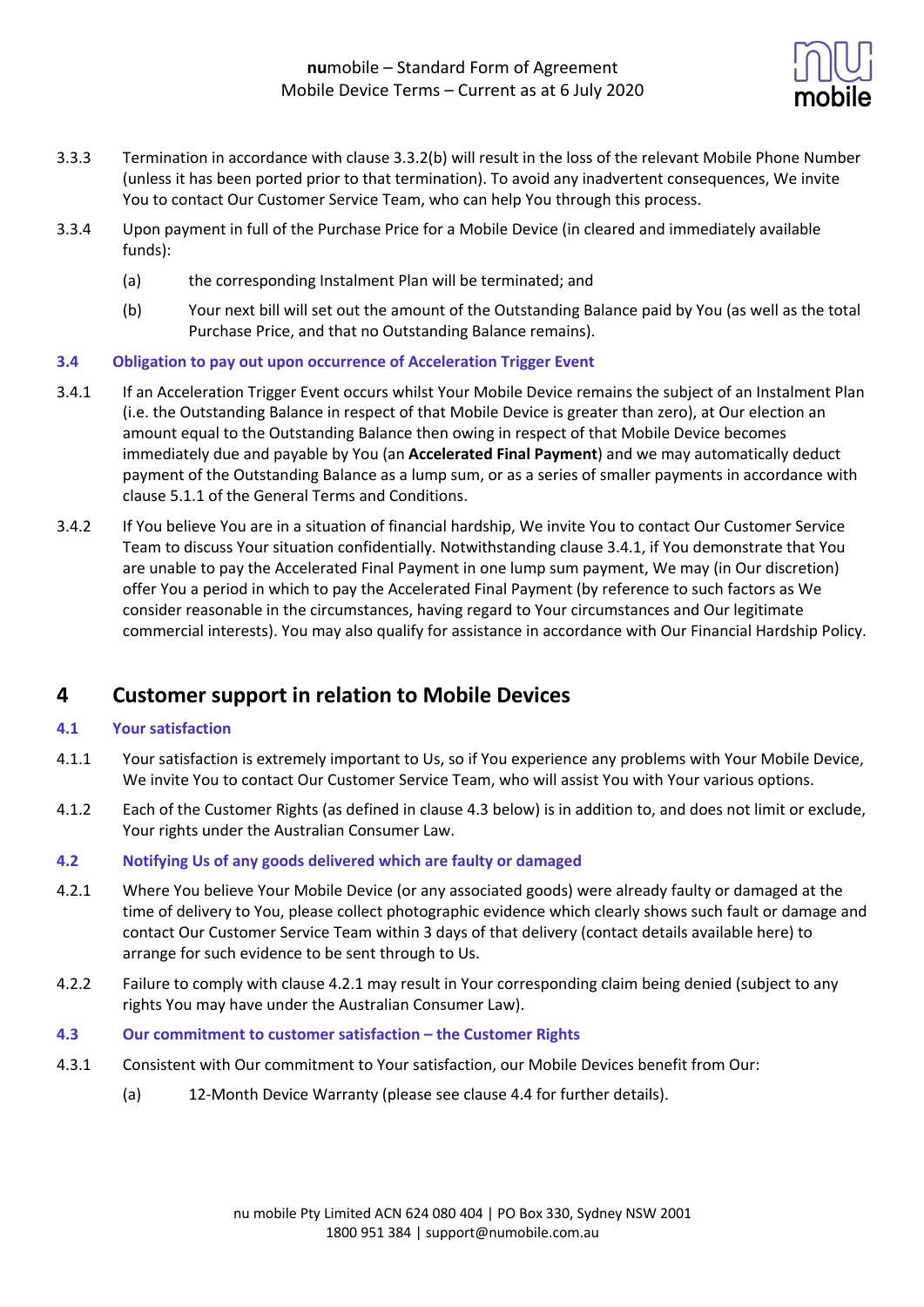

(b) in the case of a Mobile Device the subject of an Instalment Plan (i.e. the Outstanding Balance in respect of that Mobile Device is greater than zero), 30-Day Swap or Return Option (please see clause 4.5 for further details),

#### (collectively, the **Customer Rights**).

4.3.2 To exercise one of Your Customer Rights, You must complete a Mobile Device Return Form or contact Our Customer Service Team (contact details available here), who will provide You with the relevant instructions regarding how to return a Mobile Device before returning Your Mobile Device.

#### **4.4 Our 12-Month Device Warranty**

- 4.4.1 Every "nucertified" Mobile Device comes with a 12-month warranty (the **12-Month Device Warranty**), under which We will (at Our election) replace or repair faults or defects with the Mobile Device (but excluding Excluded Defects) that arise through no fault of Yours (and is not caused by circumstances within Your control) (a **Relevant Fault or Defect**) within the first 12 months after the Device Acceptance Time. Our 12-Month Device Warranty is in addition to, and does not limit or exclude, Your rights under the Australian Consumer Law.
- 4.4.2 Should You believe that a Relevant Fault or Defect has arisen in respect of Your Mobile Device within that 12 month period, You must contact Our Customer Service Team (contact details available here) to initiate Your claim under the 12-Month Device Warranty.
- 4.4.3 Each of the Returned Device Conditions in clause 4.7 must be satisfied before Your claim under the 12- Month Device Warranty can be successful.
- 4.4.4 If Your claim under the 12-Month Device Warranty is:
	- (a) successful, the Shipping and Handling Fee will be borne by Us; and
	- (b) unsuccessful, You will be liable to pay the Shipping and Handling Fee (at the time We notify You of that determination).
- 4.4.5 You are responsible for any other expenses associated with submitting a claim under Our 12-Month Device Warranty.
- 4.4.6 This 12-Month Device Warranty is offered by:

#### **nu mobile Pty Ltd ACN 624 080 404**

**Business Address:** Suite 13, 151 Clarence Street, Sydney NSW 2000

**Phone:** 1800 951 384

**Email:** support@numobile.com.au

(note that the above business address is not open to the public and all claims and returns must be arranged by contacting Our Customer Service Team as described above).

#### **4.5 Your 30-Day Swap or Return Option**

- 4.5.1 Without limiting Your other rights (including under the Australian Consumer Law), if You purchased Your Mobile Device outright or under an Instalment Plan, at any time within 30 days of the Device Acceptance Date, provided that Your Mobile Device is in Original Condition, You may advise Our Customer Service Team that You wish to:
	- (a) return Your existing Mobile Device to Us; or
	- (b) swap Your existing Mobile Device by purchasing a New Mobile Device, (Your 30-Day Swap or Return Option).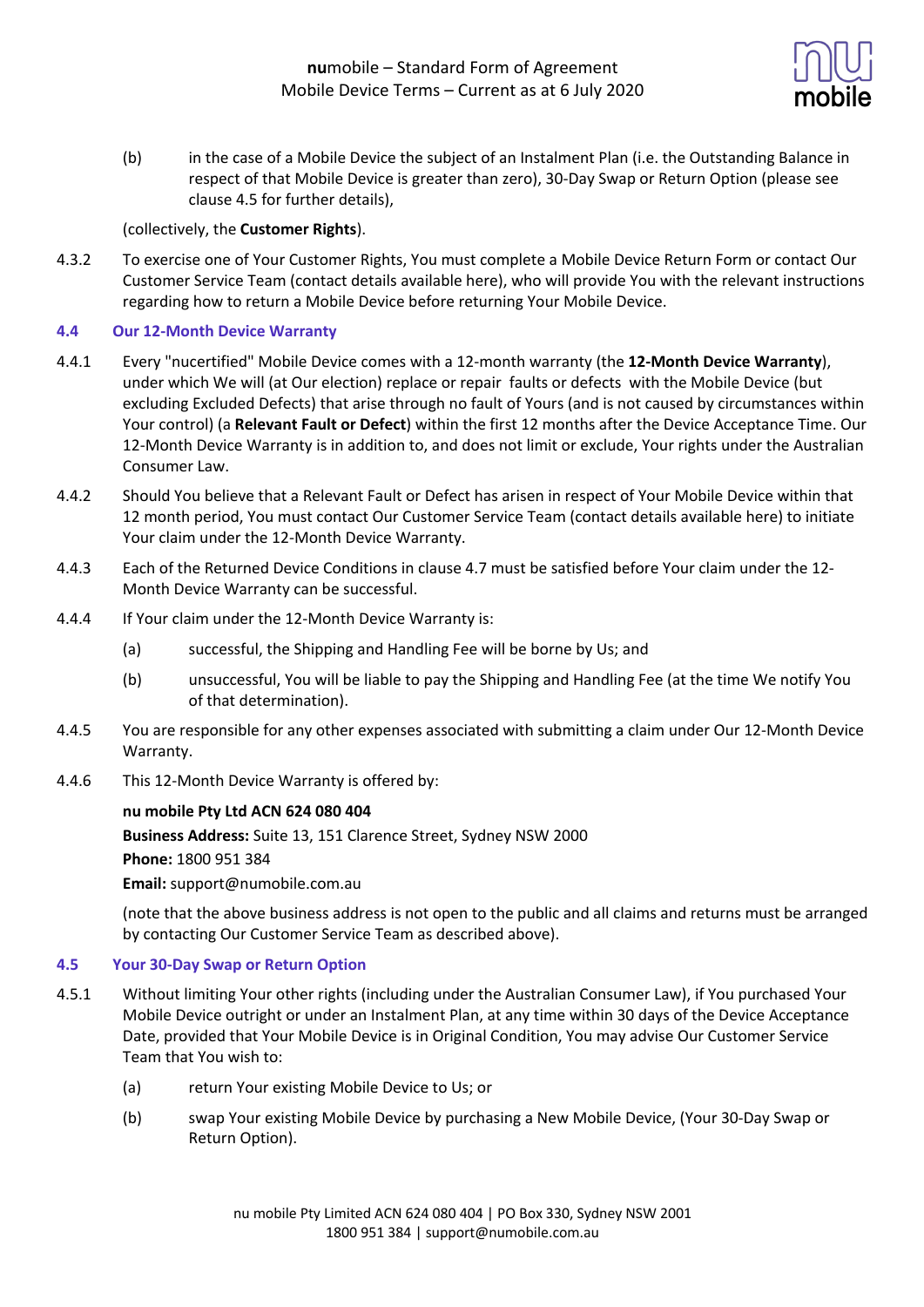

- 4.5.2 Each of the Returned Device Conditions in clause 4.7 must be satisfied before Your claim under the 30-Day Swap or Return Option can be successful.
- 4.5.3 Where You elect to return or swap Your Mobile Device in accordance with the 30-Day Swap or Return Option, We will (upon receipt of that Mobile Device) undertake the Returned Device Assessment to determine whether the Mobile Device is in Original Condition and We will promptly notify You of the result of the Returned Device Assessment (and the reasons for that assessment).
- 4.5.4 If you purchased your Mobile Device under an Instalment Plan prior to 19 May 2020, You may be entitled to the "Swap or Return at Anytime offer". Please refer to the terms and conditions that applied at the time of purchase of Your Mobile Device or contact our Customer Service Team for more details.
- 4.5.5 Where You elect to swap or return Your existing Mobile Device, We will send You a post-paid satchel for You to use to return Your existing Mobile Device.
- 4.5.6 You will have a period of 3 days from the date You receive that post-paid satchel to send Your existing Mobile Device to Us. If You fail to send Your existing Mobile Device to Us within this period, you may be liable for the costs of returning Your Mobile Device.
- 4.5.7 You will remain liable to pay any Monthly Instalments that become due until We receive Your returned Mobile Device and we may debit any Monthly Instalments that become due from Your Nominated Card.
- 4.5.8 Where You elect to swap Your existing Mobile Device by purchasing a New Mobile Device, We will send You a package with the New Mobile Device once we have received Your existing Mobile Device and we are satisfied that the Returned Device Conditions in clause 4.7 have been satisfied and that the Returned Device Assessment confirms that the returned Mobile Device is in Original Condition.
- 4.5.9 If We are not satisfied that the returned Mobile Device meets the Returned Device Conditions in clause 4.7 and that the Returned Device Assessment confirms that the returned Mobile Device is in Original Condition, We will contact You to arrange to return the relevant Mobile Device back to You (in which case You will be liable to pay the Shipping and Handling Fee or the Reversal Shipping and Handling Fee, as applicable).

#### **4.6 Returns process and the Returned Device Assessment**

- 4.6.1 In order to submit any request pursuant to:
	- (a) the 12-Month Device Warranty; or
	- (b) the 30 Day Swap or Return Option (Mobile Devices in Original Condition only),

You must first complete a Mobile Device Return Form or contact Our Customer Service Team (contact details available here), who will guide You through the process, and what You need to do to return Your Mobile Device to Us for assessment in accordance with this clause 4.6and the processing of Your request (so that they may assist You in satisfying the Returned Device Conditions, as set out in clause 4.7).

- 4.6.2 For every Mobile Device returned to Us in connection with any of the Customer Rights (including, where applicable, Your existing Mobile Device or a New Mobile Device), We will (upon receipt of that Mobile Device) undertake an assessment of that returned Mobile Device to determine whether:
	- (a) in the case that a return is for the purpose of making a claim under the 12-Month Device Warranty, the fault or damage to the Mobile Device is covered by the 12-Month Device Warranty (or a right you may have under the Australian Consumer Law) or
	- (b) in the case that a return is for the purpose of exercising the 30-Day Swap or Return Option, that the Mobile Device is in Original Condition.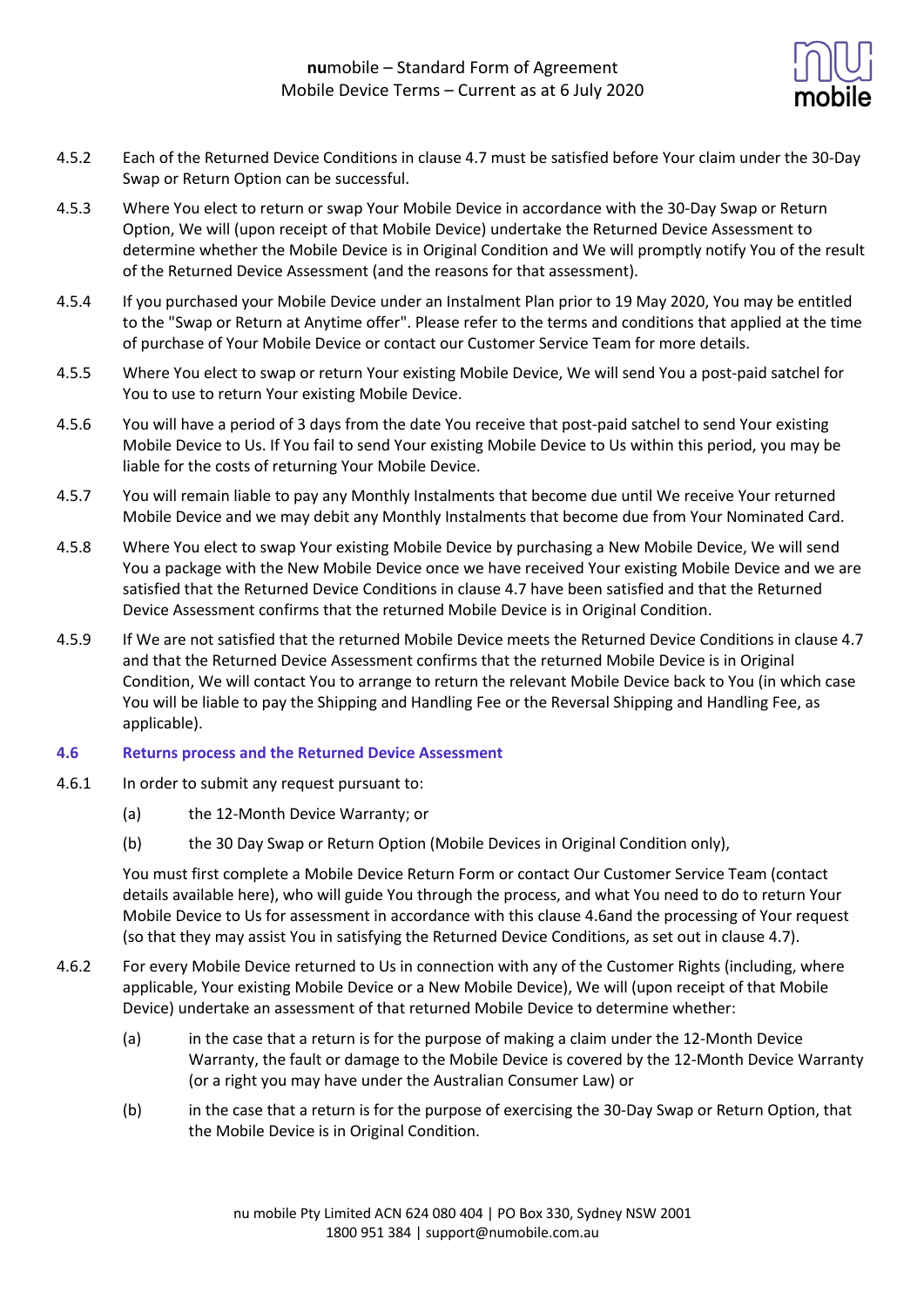

#### (the **Returned Device Assessment**).

4.6.3 We will promptly notify You of that determination (and Our reasons for the outcome of the Returned Device Assessment).

#### **4.7 Returned Device Conditions**

- 4.7.1 When returning any Mobile Device (whether in connection with the 12-Month Device Warranty or the 30- Day Swap or Return Option, please note that You agree that the returned Mobile Device will be submitted for a Returned Device Assessment in accordance with clause 4.6 and that each of the following conditions (the Returned Device Conditions) must be satisfied:
	- (a) the returned Mobile Device must correspond with the relevant details in Our system (such that the Mobile Device returned matches the Mobile Device registered to the relevant Account);
	- (b) where requested by Our Customer Service Team, You must have collected reasonable and clear photographic or video evidence of the condition of Your Mobile Device at the time of sending it to Us (and have sent such evidence through in accordance with any reasonable directions from Our Customer Service Team);
	- (c) the relevant Account must not be in arrears either:
		- (i) at the time You submit Your request to Us; or
		- (ii) when the request has been processed,

(but please note that Our Customer Service Team can assist You in bringing the Account up to date so that Your request may be completed); and

- (d) where You have requested a New Mobile Device which will be provided on an Instalment Plan and You are not an Australian Citizen or Permanent Resident, You must have a valid visa with an expiry date falling after the expiry of the proposed Instalment Plan for that New Mobile Device. You agree that:
	- (i) We may ask You for certified copies of documents verifying Your visa entitlements; and/or
	- (ii) You authorise Us to verify details in connection with Your visa entitlements or immigration status using third party sources (including without limitation, through the Department of Home Affairs Visa Entitlement Verification Online (VEVO) system).
- 4.7.2 Where the Returned Device Conditions are:
	- (a) satisfied, We will proceed with the Returned Device Assessment as contemplated under this clause 4; or
	- (b) not satisfied (for example, because the Mobile Device You returned is not the correct Mobile Device, You are in arrears, or You have not met the visa requirements), We will contact You to either:
		- (i) provide assistance to ensure any outstanding Returned Device Conditions can be satisfied; or
		- (ii) return the relevant Mobile Device back to You (in which case You will be liable to pay the Shipping and Handling Fee or the Reversal Shipping and Handling Fee, as applicable).

#### **4.8 Wiping and Unlocking on returned Mobile Devices**

4.8.1 When returning any Mobile Device, You: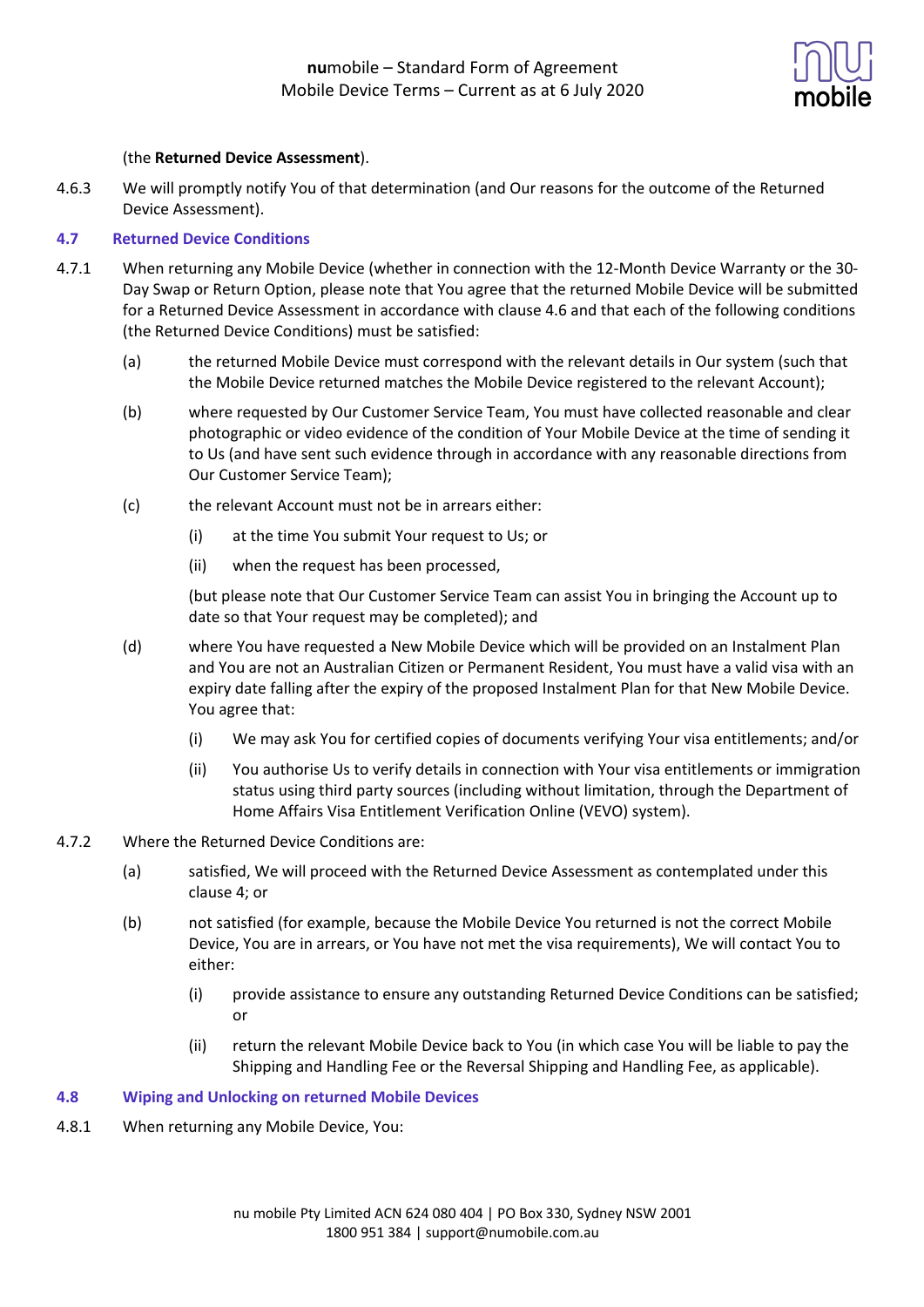

- (a) agree that, where the Mobile Device has not been Wiped, We may (in accordance with Our returns procedure) Wipe any and all data from such Mobile Device (whether or not such Mobile Device is the correct Mobile Device); and
- (b) acknowledge that such data may be irretrievably lost and further acknowledge Our disclaimer of liability in accordance with clause 4.9.
- 4.8.2 We recommend that, before returning any Mobile Device, You please refer to relevant instructions for assistance on how to ensure that such Mobile Device has been effectively:
	- (a) Wiped (after performing a back up of any relevant data You wish to retain); and
	- (b) Unlocked (for the purposes of improving the outcome of the Returned Device Assessment).

#### **4.9 Disclaimer of liability for returned Mobile Devices and SIMs**

- 4.9.1 Where You have returned an incorrect Mobile Device, You agree that unless and until You return the correct Mobile Device, You will remain liable for the correct Mobile Device You ought to have returned pursuant to Your request (unless and until You return that Mobile Device as intended);
- 4.9.2 Please note that We will not accept any liability for any SIM, or any data stored on that SIM or any Mobile Device returned to Us (whether or not such Mobile Device is the correct Mobile Device), and We cannot ensure that any SIM left in, or any data not wiped from, a Mobile Device can or will be returned to You.
- 4.9.3 You acknowledge that You retain all liability in respect of a Mobile Device (whether it is Your existing Mobile Device or a New Mobile Device) that You are seeking to return under the 12-Month Device Warranty or the 30-Day Swap or Return Option (available for Mobile Phones in Original Condition) until such Mobile Device has been received by or on behalf of Us (at which time Our liability in respect of that Mobile Device is limited to any direct loss suffered by You as a direct result of Our fraud, negligence or wilful default under this Agreement).
- 4.9.4 For clarity, this clause 4.9 relates to returns made in connection with the Customer Rights, and does not apply to returns made under the Australian Consumer Law, and does not affect Your rights under Australian Consumer Law.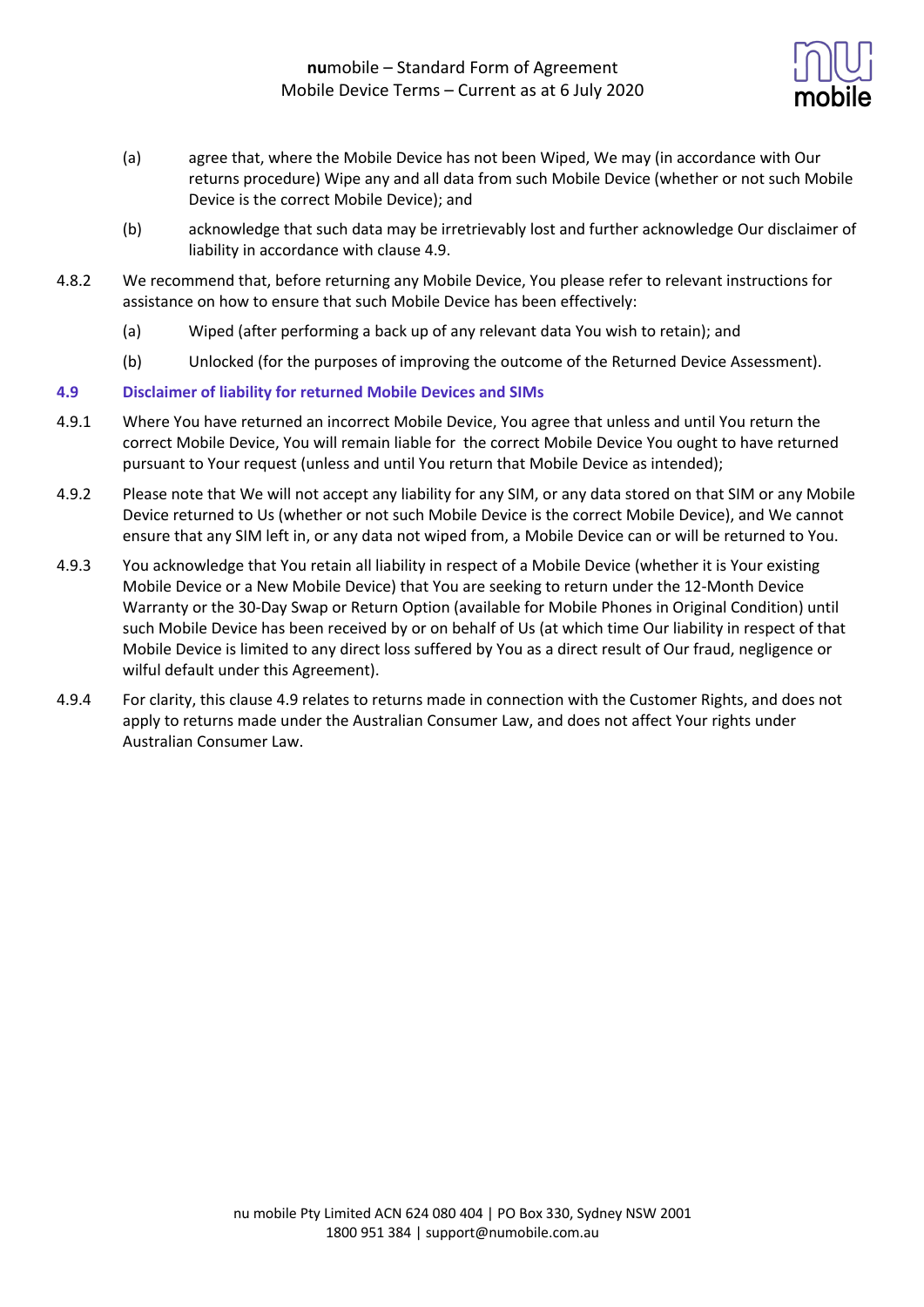

# **5 Dictionary for this document**

- 5.1.1 A capitalised term that is not otherwise defined in these Mobile Device Terms has the same meaning as in the General Terms and Conditions.
- 5.1.2 Each of the following capitalised terms have the corresponding meaning in these Mobile Device Terms.

**12-Month Device Warranty** has the meaning given in clause 4.4.

**30-Day Swap or Return Option** has the meaning given in clause 4.5

**51-Point Test** has the meaning given in clause 2.1.1.

**Accelerated Final Payment** has the meaning given in clause 3.4.1.

**Acceleration Trigger Event** means, in respect of a Mobile Device that remains the subject of an Instalment Plan, either of the following events:

- (a) suspension or termination by Us of the Corresponding Mobile Service Plan for any failure by either or both of the relevant Account Holder and the relevant End User (if not the Account Holder) to comply with any of the obligations set out in this Agreement (including under these Mobile Device Terms or the Mobile Service Terms), including without limitation:
	- (i) any failure to pay any amounts when due and in respect of which there is no exception agreed formally between You and Us (for example, as a result of a successful claim for financial hardship);
	- (ii) failure to activate Your SIM as per clause 4.3 of the Mobile Service Terms;
	- (iii) failure to comply with the Fair Go Policy; or
	- (iv) any illegal or unlawful behaviour;
- (b) any termination by You of the Corresponding Mobile Service Plan (including under the Anytime Termination Right) before the Purchase Price has been repaid in full, other than as a direct result of:
	- (i) a change We have made to this Agreement without Your consent, and which has had, or will have, a material adverse effect on You, including (without limitation) a change in:
		- a. the wholesale carrier that controls the Network (currently Telstra Corporation Limited); or
		- b. the coverage of the Network;
	- (ii) any failure by Us to comply with any material obligation, which has had, or will have, a detrimental effect on You (including where We are excused from performance due to that material obligation being an Affected Obligation);
	- (iii) an exception which has been agreed formally between You and Us (for example, as a result of a successful claim for financial hardship); or
	- (iv) Your election to return or swap Your Mobile Device under the 30-Day Swap or Return Option (which shall be addressed in accordance with clause 4.5); or
	- (c) any failure by You to return Your existing Mobile Device to Us within the time frame required under clause 4.5.6.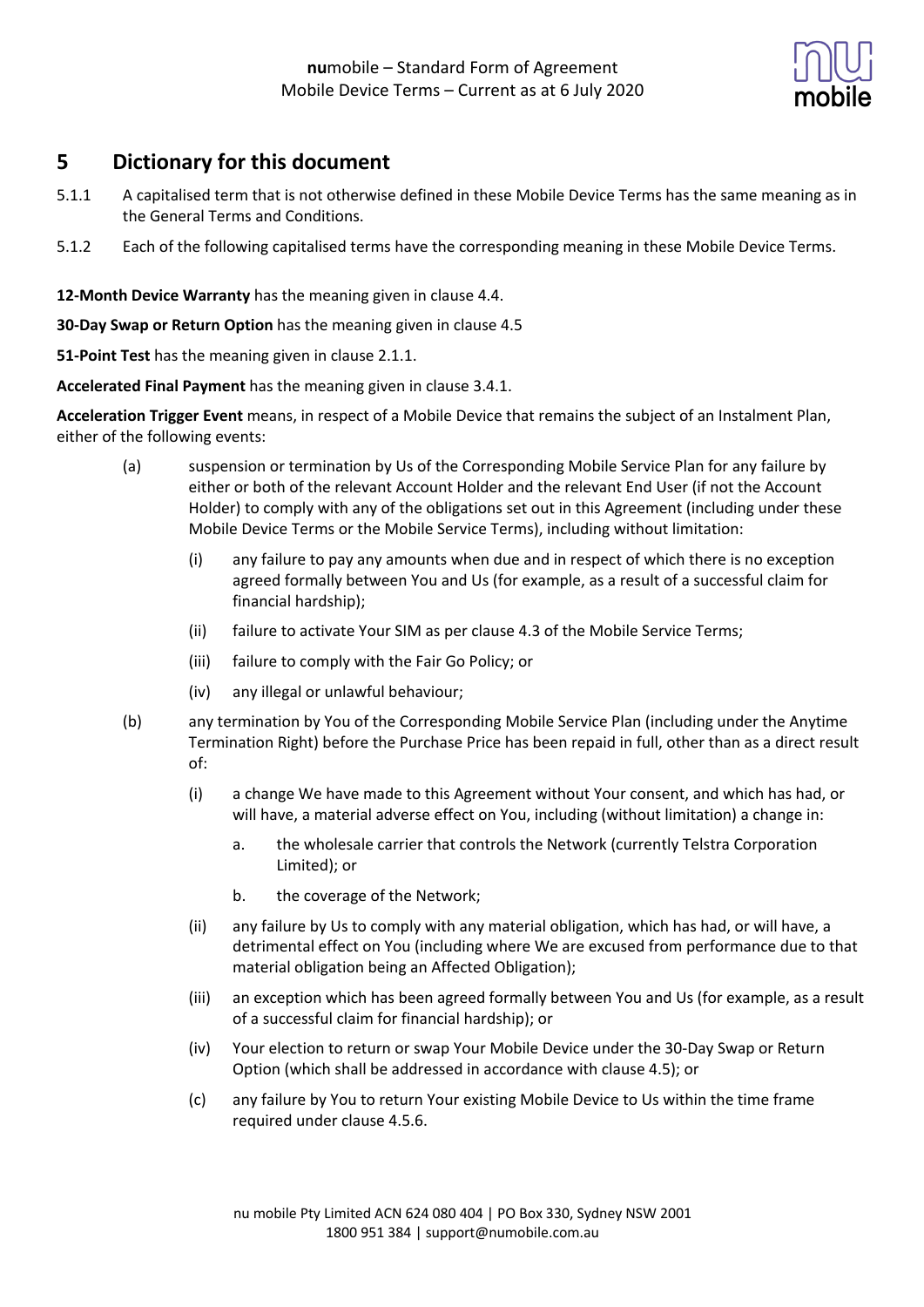

**Account** has the meaning given in the General Terms and Conditions.

**Account Holder** has the meaning given in the General Terms and Conditions. Affected Obligation has the meaning given in the General Terms and Conditions. Agreement has the meaning given in the General Terms and Conditions.

**Anytime Termination Right** has the meaning given in the General Terms and Conditions.

**Application Form** means, in respect of a Mobile Device, the application form for the purchase of that Mobile Device on an Instalment Plan as made available on the nu Website.

**Australian Consumer Law** has the meaning given in the General Terms and Conditions.

**Corresponding Mobile Service Plan** means, in respect of a Mobile Device purchased on an Instalment Plan, the Mobile Service Plan purchased in conjunction with that Mobile Device and linked to the SIM provided as part of the relevant nu Welcome Pack.

**Critical Information Summary** has the meaning given in the Mobile Service Terms.

**Customer Rights** has the meaning given in clause 4.3.1.

**Customer Service Team** means Our customer service team, contactable in accordance with clause 11 of the General Terms and Conditions.

**Device Acceptance Time** in the case of the outright purchase of a Mobile Device under a Mobile Device Order Form, has the meaning given in clause 3.1.2and in the case of a Mobile Device purchased under an Instalment Plan, has the meaning given in clause3.1.4.

**End User** has the meaning given in the General Terms and Conditions.

**Excluded Damage** means damage to a Mobile Device screen or housing (including visible scratches, marks, chips or cracks), faults caused by physical damage, water or liquid damage, battery wear, including from normal use. faults or damage cause by You, another person or by accident (unless the Mobile Device was already faulty or damaged at the time of delivery to You and you provide proof of such damage within 3 days of receiving the Mobile Device in accordance with clause 4.2.1).

**Fair Go Policy** has the meaning given in the General Terms and Conditions.

**Financial Hardship Policy** has the meaning given in the General Terms and Conditions.

**General Terms and Conditions** means the "nu mobile General Terms and Conditions" as published by Us on the nu Website (as amended from time to time in accordance with this Agreement).

**Instalment Plan** means, in respect of a Mobile Device, the purchase of that Mobile Device by way of a series of equal Monthly Instalments.

**Instalment Plan Term** means, in respect of a Mobile Device purchased under an Instalment Plan, the number of months specified in the relevant Application Form.

**Mobile Device** has the meaning given in the General Terms and Conditions.

**Mobile Device Order Form** has the meaning given in the General Terms and Conditions.

**Mobile Device Return Form** means an online form for reporting a fault or requesting the return of a Mobile Device when exercising a Customer Right provided online through the nu Website.

**Mobile Device Terms** means this document, as may be updated from time to time.

**Mobile Phone Number** has the meaning given in the Mobile Service Terms.

**Mobile Service Plan** has the meaning given in the Mobile Service Terms.